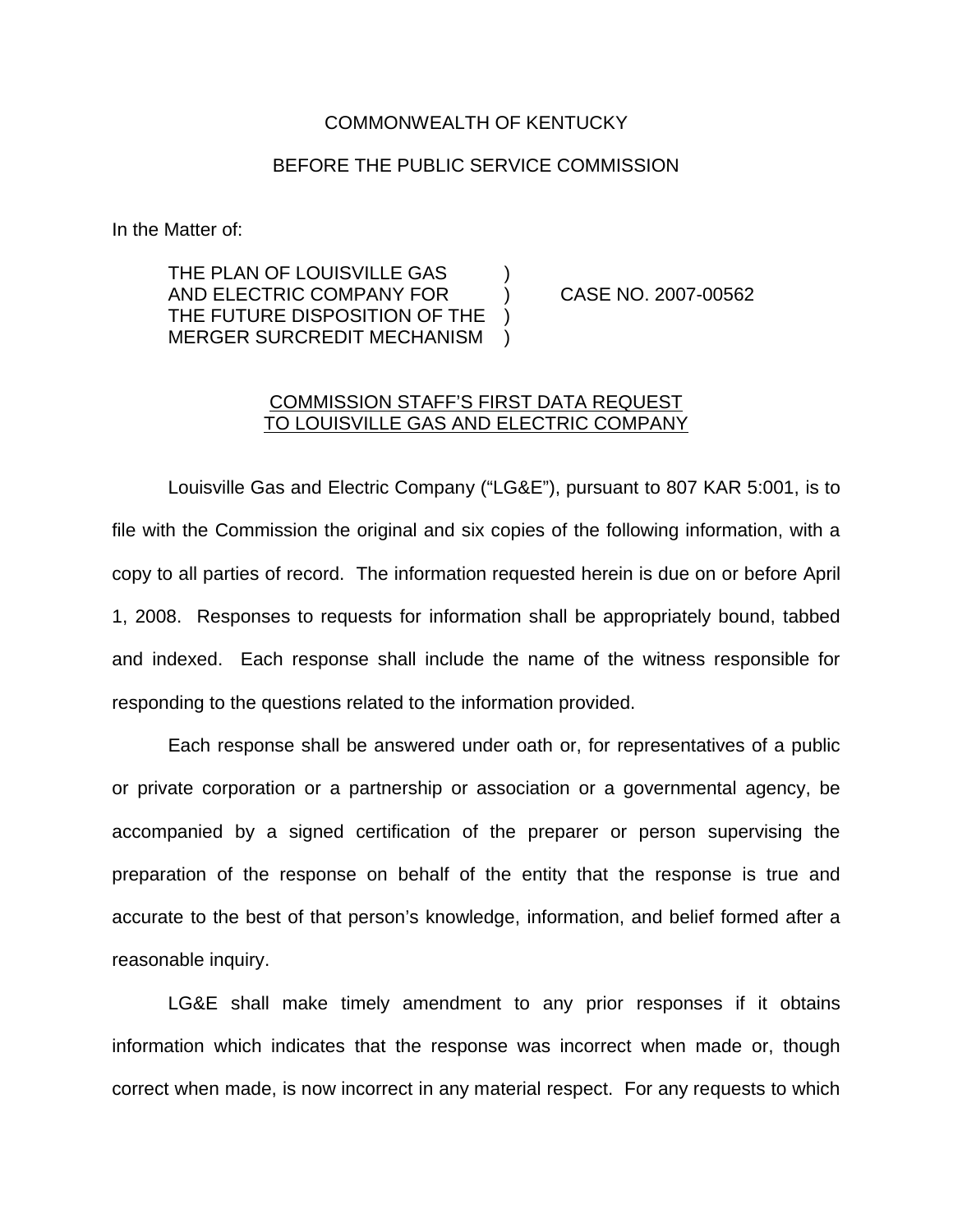LG&E fails or refuses to furnish all or part of the requested information, LG&E shall provide a written explanation of the specific grounds for its failure to completely and precisely respond.

Careful attention should be given to copied material to ensure that it is legible. When the requested information has been previously provided in this proceeding in the requested format, reference may be made to the specific location of that information in responding to this request. When applicable, the requested information shall be separately provided for total company operations and jurisdictional operations.

1. Refer to page 5 of Lonnie Bellar's testimony, starting at line 8. Mr. Bellar states that, when LG&E's earnings deficit relative to authorized levels exceeds its share of the merger savings, customers are receiving 100 percent of the merger benefits.

a. Is LG&E currently experiencing an earnings deficit relative to authorized levels? Provide all workpapers supporting this calculation for both the electric and gas operations.

b. If LG&E is operating at an earnings deficit relative to authorized levels, provide the time period over which this has occurred and explain why LG&E has not filed for a rate increase.

2. In LG&E's most recent rate case, Case No. 2003-00433,<sup>1</sup> revenue requirements were based on the post-merger, test-year level of expenses plus \$19,427,401 of additional expenses to reflect the shareholder merger savings. In

 $1$  Case No. 2003-00433, An Adjustment of the Gas and Electric Rates, Terms, and Conditions of Louisville Gas and Electric Company, final Order dated June 30, 2004.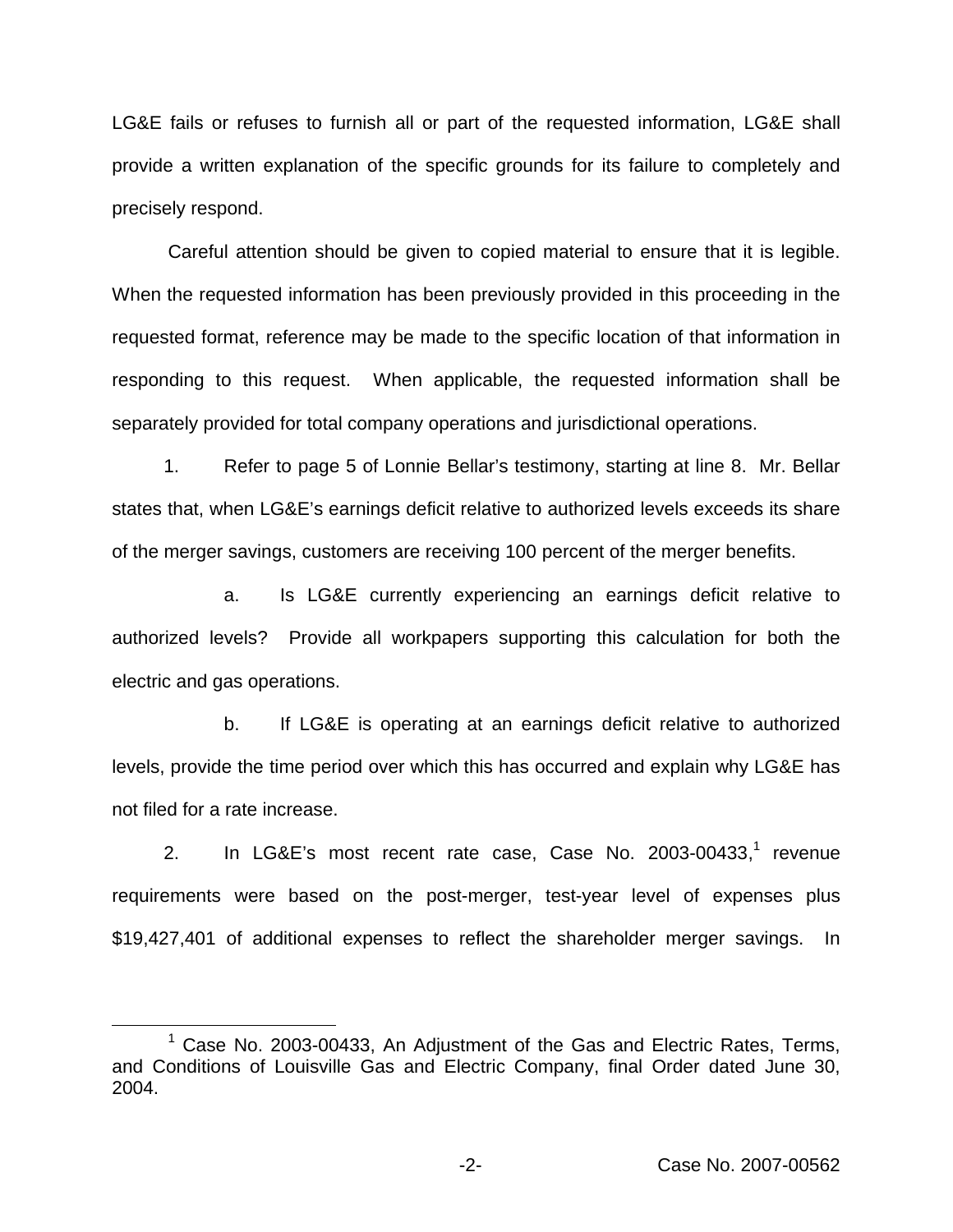addition, due to a settlement agreement reached in Case No.  $2002-00430$ , $2$  merger surcredits to customers of \$18,045,255 annually were to continue. To properly reflect the merger surcredits in the rate-making process, LG&E's total revenues were reduced by the amount of the surcredits and rates had to be increased by the amount of the surcredits.

a. Will eliminating LG&E's merger surcredits result in a revenue increase of \$18,045,255 annually for LG&E? If no, explain in detail.

b. Given that the shareholders' 50 percent of the merger savings is included as an expense in LG&E's existing base rates, will eliminating the merger surcredits result in 100 percent of the merger savings being recovered through base rates? If no, explain in detail.

3. In Case Nos.  $1998-00426^3$  and  $2003-00433$ , LG&E argued that in order for shareholders to retain their portion of the merger savings, an upward adjustment to operating expenses equal to 50 percent of the total savings originally estimated in Case No. 1997-00300 $^4$  was necessary to eliminate the shareholders' merger savings from the return calculations. This operating expense adjustment was coupled with the recognition that ratepayers would receive their share of the merger savings through the surcredit mechanism, thus achieving a balance between the interests of shareholders

 $2$  Case No. 2002-00430, Louisville Gas and Electric Company's Plan to Address the Future of the Merger Surcredit Approved by the Kentucky Public Service Commission in Case No. 1997-00300, final Order dated October 16, 2003.

 $3$  Case No. 1998-00426, Application of Louisville Gas and Electric Company for Approval of An Alternative Method of Regulation of Its Rates and Service, final Order dated January 7, 2000.

<sup>4</sup> Case No. 1997-00300, In the Matter of Joint Application of Louisville Gas and Electric Company and Kentucky Utilities Company for approval of a merger.